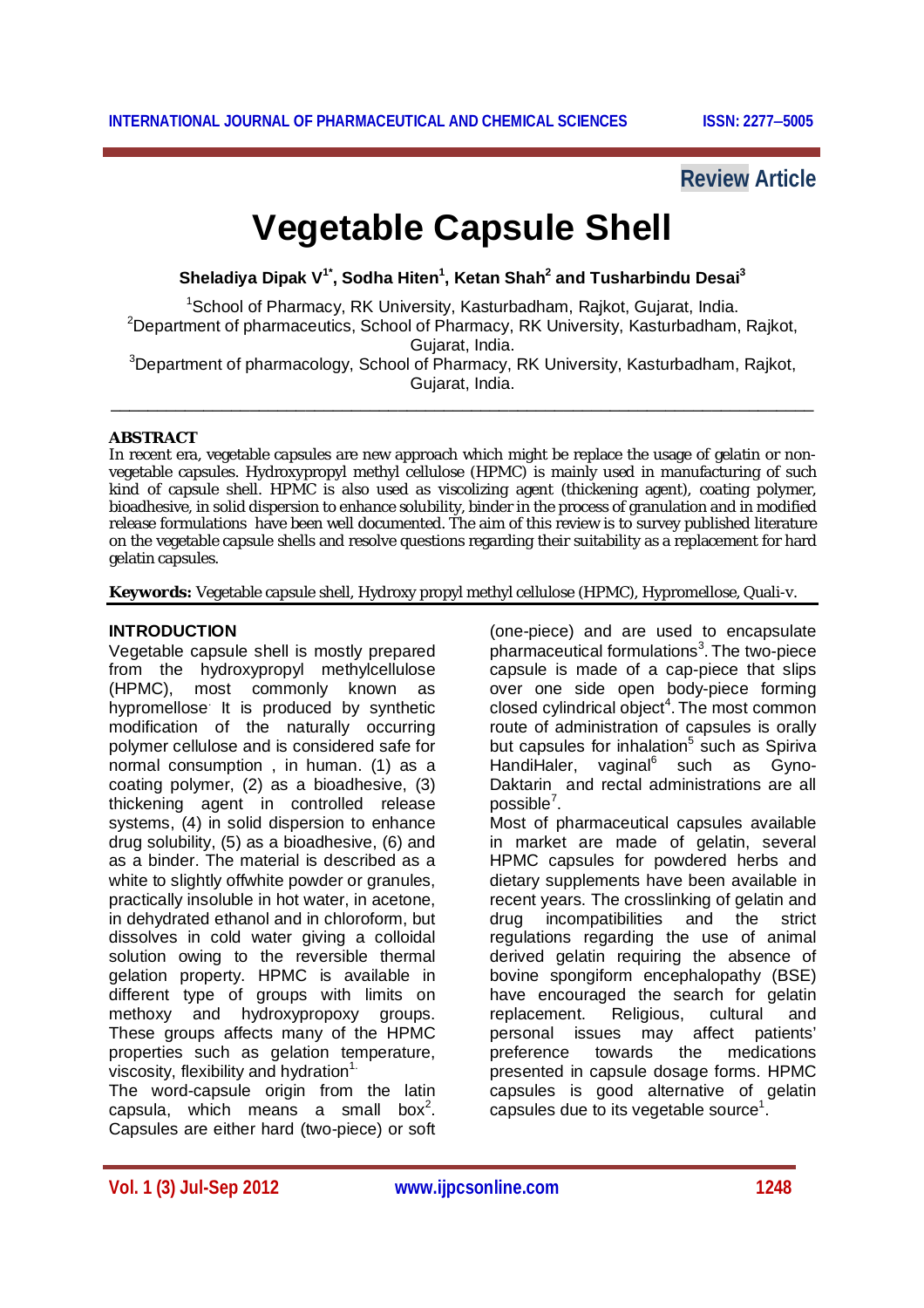Here is the structure of HPMC (Hypromellose):



 $R = H$  or  $CH<sub>3</sub>$  or  $CH<sub>2</sub>CH(OH)CH<sub>3</sub>$ 

The first vegetable capsule which is made of HPMC were produced in 1989 by G S Technologies Inc. with trade name Vegicaps. For gelatin capsule alternative, the first patient registered was in 1950 by H W Murphy of Eli Lilly and Company for methyl cellulose which did not last long in the market because of in vivo disintegration delay. several attempts were made to improve it. The production of vegetable capsules are by thermal gelation and a gelling system used to lower thermal gelation temperature of HPMC<sup>8</sup>. The manufacturing technique remains similar to that of hard gelatin capsules and involves the use of pins dipping into HPMC solution. There are different types of HPMC capsules which may have different in vitro and in vivo performances among themselves and in comparison to hard gelatin capsules<sup>1</sup>. Vegicaps soft capsules are an alternative animal free capsules. The shell is made

from seaweed extract and gluten free starch and contains no modified sugars and artificial colors. Advantages of it is that it is free of all animal derivates-no pork or beef content, easy to swallow, soft, natural, perception of a healthier product and low shell odor<sup>16</sup>.



**EMPTY VEGETABLE CAPSULE SHELL**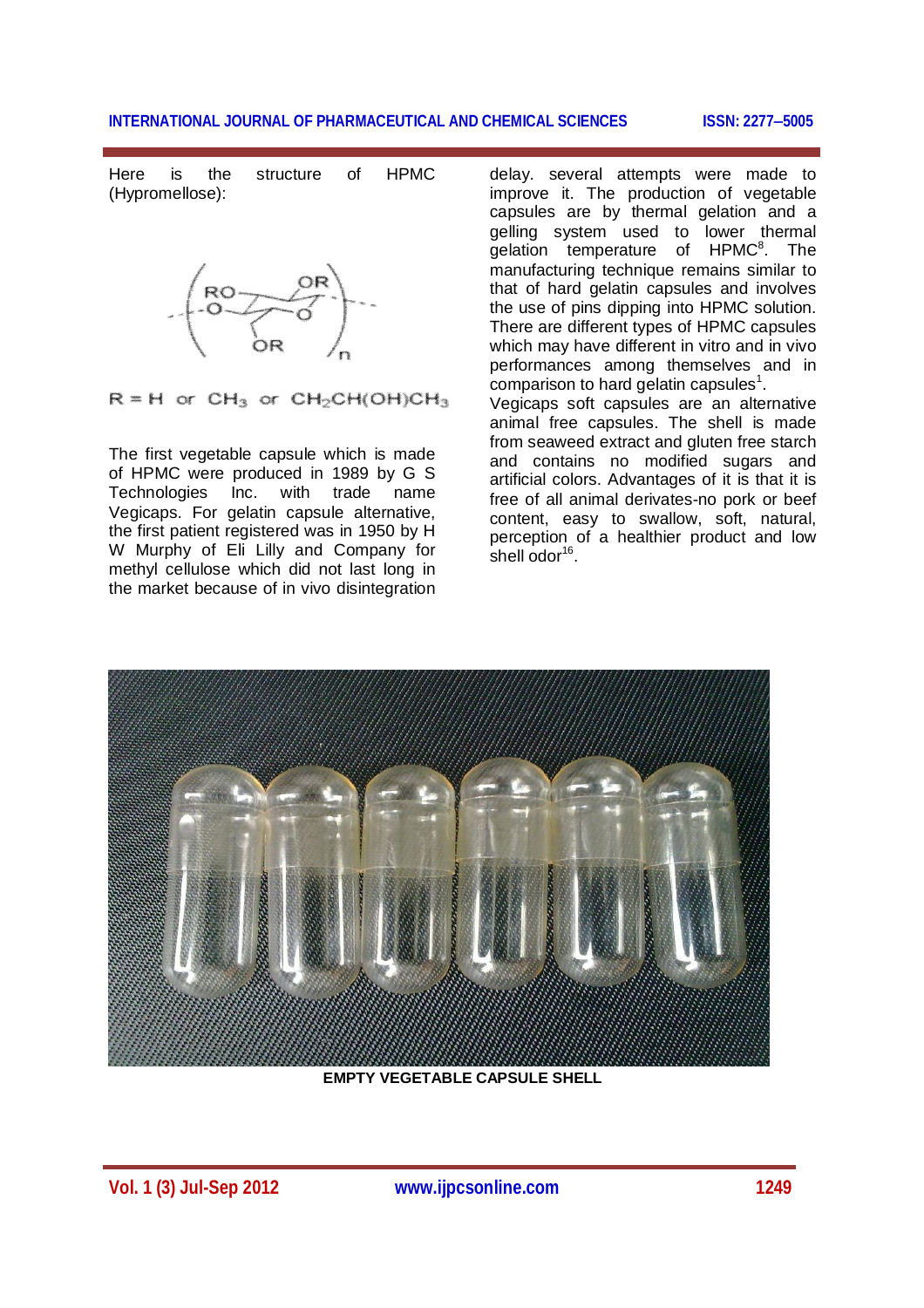| DIFFERENCE BETWEEN VEGCAPS AND GELCAPS                                |                                                                     |  |  |  |
|-----------------------------------------------------------------------|---------------------------------------------------------------------|--|--|--|
| Vegcaps                                                               | <b>Gelatin Capsules</b>                                             |  |  |  |
| 100% vegetarian                                                       | Animal derived - cows, bovine product                               |  |  |  |
| HPMC or Hydroxypropylmethyl cellulose is used.                        | Gelatin is used.                                                    |  |  |  |
| <b>GRAS</b> listed in FDA                                             | <b>GRAS</b> listed in FDA                                           |  |  |  |
| Kosher certified                                                      | Kosher certified                                                    |  |  |  |
| Suitable for cultural, religious and vegetarian dietary requirements. | Not suitable for vegetarian requirements                            |  |  |  |
| Stability over wide range of temperature and humidity.                | Not that much stable.                                               |  |  |  |
| Perfect for hygroscopic preparations.                                 | Not suitable.                                                       |  |  |  |
| Compatible with capsule filling machines, all sizes available.        | Same compatibility.                                                 |  |  |  |
| Doesn't support bacterial growth.                                     | Under good storing conditions, it doesn't support bacterial growth. |  |  |  |
|                                                                       |                                                                     |  |  |  |

#### **DEFFERENCE BETWEEN VEGCAPS AND TABLETS**

| Vegcaps                                          | <b>Tablets</b>                 |
|--------------------------------------------------|--------------------------------|
| Without Preservatives.                           | Preservatives are to be added. |
| Ideal for hygroscopic preparations.              | Not ideal.                     |
| Fast dissolving ensuring better bioavailability. | Delay in dissolving.           |
| Free from irritants, inactive binders, colors.   | They are to be added.          |
| ODAOOC                                           |                                |

GRAS-Generally recognized as safe by FDA<sup>1181</sup>

#### **MANUFACTURING OF VEGETABLE CAPSULES AND TYPES:**

The detailed about the empty HPMC capsules and their manufacturer are listed below. Hard gelatin and HPMC capsules are produced by using similar equipments developed by Eli Lilly.<sup>9</sup>

| Emply Firm Capsules and their manufacturers |                                                                       |                               |                     |  |  |  |
|---------------------------------------------|-----------------------------------------------------------------------|-------------------------------|---------------------|--|--|--|
| Capsule shell brand name                    | <b>Manufacturer</b>                                                   | <b>Registered year in USA</b> | Gelling aid         |  |  |  |
| Quali-V                                     | Shionogi Qualicaps                                                    | July, 2002                    | Carrageenan         |  |  |  |
| Vcaps Plus                                  | Capsugel (A division of Pfizer)                                       |                               | None                |  |  |  |
| Vcaps                                       | Capsugel (A division of Pfizer)                                       | April, 2003                   | Gellan gum          |  |  |  |
| VegiCaps                                    | G S Technologies Inc. (now<br>R.P. Scherer Technologies<br>ownership) | May, 1989                     | None                |  |  |  |
| Embo Caps-Vg                                | Suheung Capsule Co., Ltd                                              |                               | Pectin and glycerin |  |  |  |
| Capstech's HPMC Capsule                     | Baotou Capstech Co., Ltd                                              |                               | None                |  |  |  |
| Natural Plant Capsule                       | Zhejiang LinFeng Capsules<br>Co. Ltd.                                 |                               | Carrageenan         |  |  |  |

#### **Empty HPMC capsules and their manufacturers**

The manufacturing of HPMC based capsules requires some modification to the molding machine or to the formulation of the shell materials. HPMC gelling from solution occurs when the temperature is increased while it is converted to its original solution as the temperature is decreased, unlike gelatin solution. It means that the pins immersed in the dip pan containing the HPMC solution must be of higher temperature (70°C) in order for the film to

be formed. the pins, the temperature of the pins must be further maintained post-dip to facilitate gelation until the films dry out in the kilns $10-13$ 

Because HPMC shell walls are much weaker than gelatin made shells, removal of the capsule from the pins and subsequent handling and filling are difficult. To overcome these problems, three approaches were adapted. These approaches were to use a stripper jaw with

**Vol. 1 (3) Jul-Sep 2012 www.ijpcsonline.com 1250**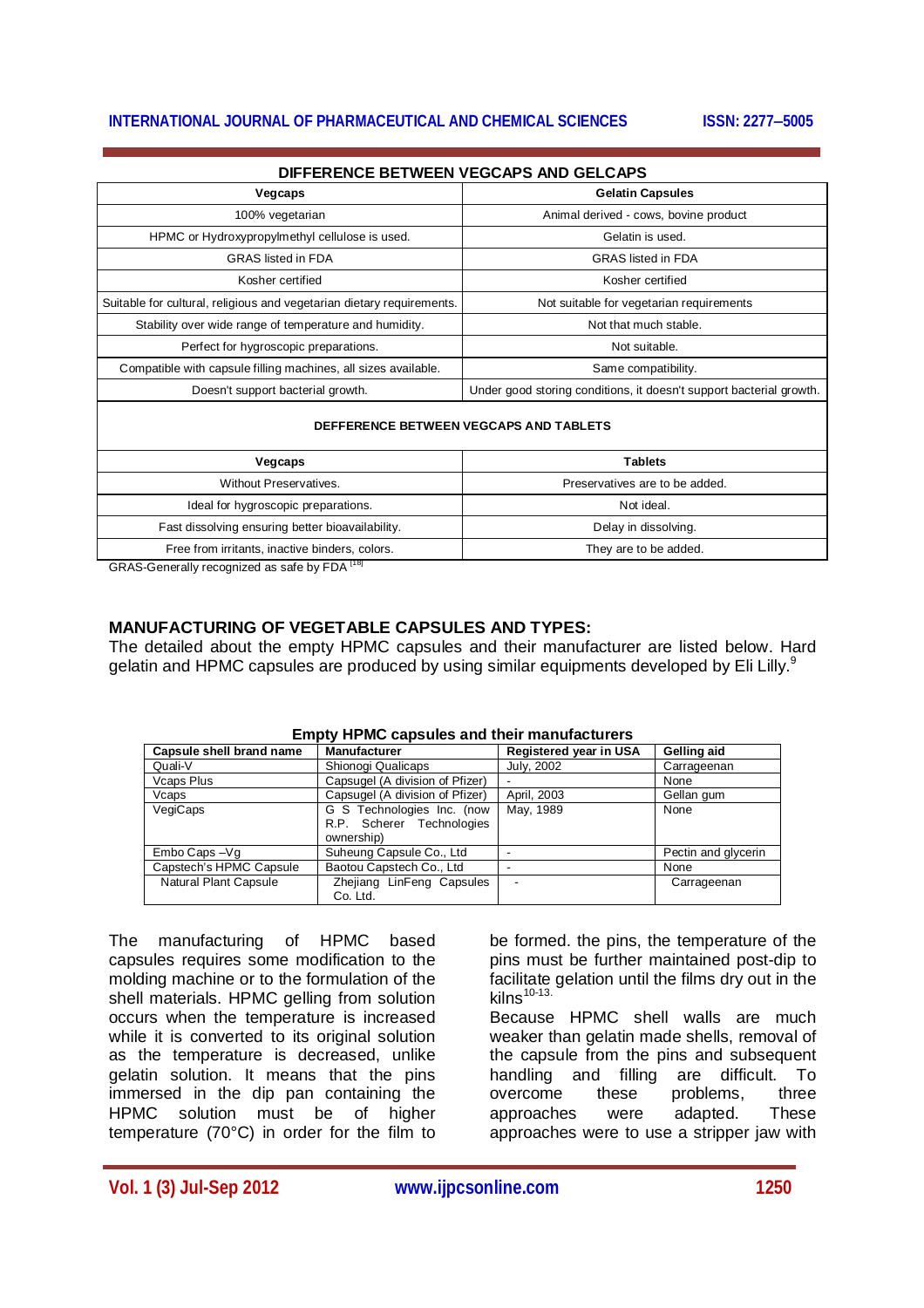depressions on the inner surface, increase the formed HPMC film thickness and the use of gelling agents. The following gelling agents were experimented: tamarind seed polysaccharide, carrageenan, pectin,<br>curdlan. qellan qum and furcellaran. gellan gum and furcellaran. Shionogi Qualicaps Co. (Japan) was able to produce HPMCcarr capsule using the standard machinery for the hard gelatin capsule by using HPMC gelling system containing carrageenan as a gelling aid (kappa- and iota- carrageenans are preferred) and potassium chloride as gelation promoter. The company has a Quali-V registered trademark. European patent EP0592130 claims that HPMC with higher whiteness, lower equilibrium moisture content and better film properties and compatibility with drugs could be produced by exposing the materials to ultraviolet light in the wavelength range of at least 200 nm<sup>14</sup>. The claim indicates that at the wavelength 253.7 nm, the preferred conditions for ultraviolet radiation are a spacing of about 10 cm for about 10 hours. An invention of Warner-Lambert Company (now with Capsugel that later became part ofPfizer) have documented the preparation of HPMC capsules with hydrocolloids such as gellan gum (HPMCgell) and sequestering agents (such as ethylenediaminetetraacetic acid, sodium citrate, citric acid and their combinations 5% of the capsule shell materials comprised of approximately equal proportions of both the hydrocolloid and the sequestering agent. The claim shows that these capsules would have films that are less brittle (unlike those produced with carrageenans), no poor disintegration in vivo and the film transparency is retained<sup>15</sup>.

#### **MARKETED PRODUCTS**

The HPMC capsule shells have found popularity for their use with nutraceuticals and over-thecounter (OTC) formulations.

| Product                                             | <b>Nature of the Formulation</b>                                                                                                                                            | <b>Manufacturing Company</b> |  |
|-----------------------------------------------------|-----------------------------------------------------------------------------------------------------------------------------------------------------------------------------|------------------------------|--|
| Damiana Herb 300mg                                  | Pure powdered herbs (Damiana turnera<br>aphrodisiaca)                                                                                                                       | Bio-Health Ltd., UK          |  |
| Thera Veda's Ajay- Allergy<br>Support Formula       | Vegetable extracts and powders                                                                                                                                              | Organix South, USA           |  |
|                                                     |                                                                                                                                                                             |                              |  |
| Natren Life Start 2                                 | Bacteria, vitamin C, potato powders and<br>whole goat milk                                                                                                                  | NATREN, Inc., USA            |  |
| Coloclear (in VegiCap)                              | Flax seeds, slippery elm and other herbs                                                                                                                                    | Higher Nature Ltd., UK       |  |
| Jarro-Dophilus EPS                                  | 8 probiotic species and ascorbic acid                                                                                                                                       | Jarrow Formulas, USA         |  |
| <b>Culturelle HS Capsules</b>                       | 80 mg lactobacillus GG (L. rhamnosus<br>GG) Vegetarian<br>Formula                                                                                                           | Kirkman Labs, USA            |  |
| Align Daily Probiotic<br><b>Supplement Capsules</b> | Bifidobacterium infantis                                                                                                                                                    | Procter and Gamble, USA      |  |
| Sportlegs Supplement                                | Vitamin D, calcium and magnesium                                                                                                                                            | Sportlegs, USA               |  |
| Planetary Herbals Cinnamon<br>Extract               | Cinnamomum aromaticum 300 mg,<br>bark extract 10:1 yielding 8% flavonoids,<br>cinnamomum aromaticum bark 100 mg                                                             | Planetary Herbals, USA       |  |
| Ex-Tox II                                           | Folic<br>acid.<br>cilantro<br>powder<br>(leaf),<br>ethylenediamine tetraacetic<br>acid, N-Acetyl L-cysteine, fulvic (humic)<br>acid, Rlipoic<br>acid (K-RALA), L-methionine | Progressive Labs, USA        |  |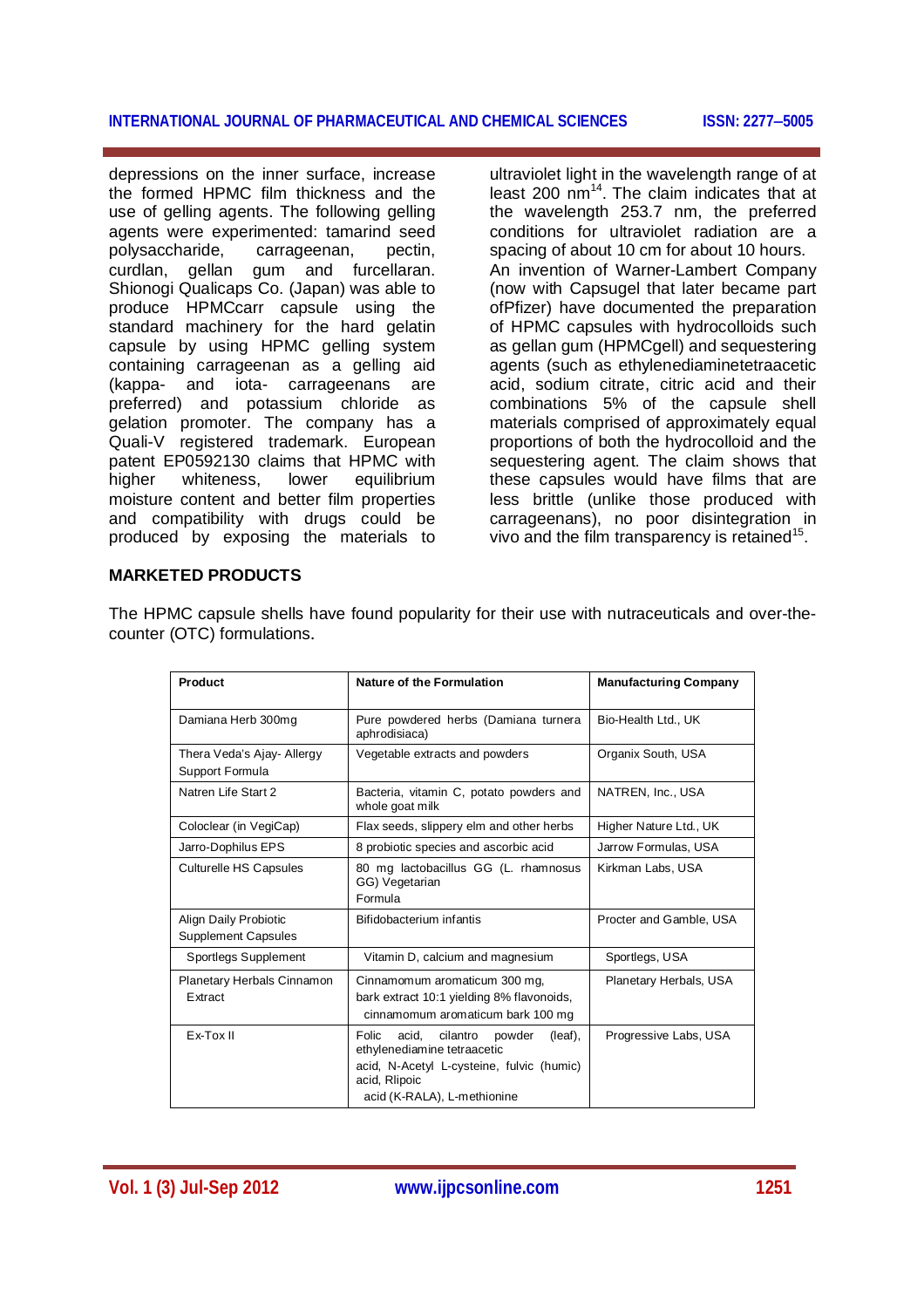#### **CAPSULE SIZE INFORMATION**

Vegetable capsules of HPMC are available in different dimensions of sizes and shell weights. For example Capsugel company (division of Pfizer) produces Vcaps Plus HPMC capsules with sizes from 00 to 4 with elongated capsules for size 0. Quali-V capsules are available in sizes from size 0 to 4 with elongated size 0 only and the empty shells weights varied by  $\pm$  10% according to the Qualicaps Group company website, but not exceeding 8% for Vcaps

Plus according to the Capsugel company website. If the variations in the capsule shell weights are large, this may result in several filled capsules being rejected from the batch during weight sorting, even though the filled weights are accurate.

Our capsule shells are certified by the Soil Association to be GMO free and suitable for use in organic products. We tend to use size zero caps. You can see the relative size of the different capsules in the graphic below<sup>19</sup>



**Size Specification**

| <b>Size</b> | Length, cap       | Length, body      | wall thickness,cap   | wall thickness, body | Average<br>weight | Limited weight(mg)  |
|-------------|-------------------|-------------------|----------------------|----------------------|-------------------|---------------------|
| 00          | $11.9 \pm 0.4$ mm | $20.4 \pm 0.4$ mm | $0.115 \pm 0.015$ mm | $0.110+0.015$ mm     | $125 \pm 6$ mg    | Averageweight $±12$ |
|             | $11.0 \pm 0.4$ mm | $18.5 \pm 0.4$ mm | $0.110+0.015$ mm     | $0.105 \pm 0.015$ mm | $98±5$ mg         | Averageweight $±9$  |
|             | $9.9 \pm 0.4$ mm  | $16.5 \pm 0.4$ mm | $0.105 \pm 0.015$ mm | $0.100 + 0.015$ mm   | $75±4$ mg         | Averageweight $±7$  |
|             | $8.9 \pm 0.4$ mm  | $15.3 \pm 0.4$ mm | $0.100+0.015$ mm     | $0.095 \pm 0.015$ mm | $60\pm4$ ma       | Averageweight ±6    |
|             | $8.1 \pm 0.4$ mm  | $13.6 \pm 0.4$ mm | $0.095 \pm 0.015$ mm | $0.095 \pm 0.015$ mm | $52\pm4$ mg       | Averageweight $±5$  |
|             | $7.1 \pm 0.4$ mm  | $12.1 \pm 0.4$ mm | $0.095 \pm 0.015$ mm | $0.095 \pm 0.015$ mm | $40\pm4$ ma       | Averageweight ±4    |

#### **EVALUATION OF VEGETABLE CAPSULE (1) In-vitro disintegration and dissolution**

USP only mentions the testing of gelatin capsules, so that Donauer and Löbenberg have called in a min review the USP to specify how to carry out the disintegration test with HPMC capsules. This is because the dissolution behaviors of HPMC and gelatin capsules have to be different in dissolution media. Moreover, vegetable capsules are not all the same as they may or may not contain a gelling agent and the gelling agents used are not all the same.

The shell dissolution properties of hard gelatin capsules, gelatin/PEG capsules and HPMCcarr capsules were compared independent of their capsule content. Different dissolution media and storage conditions were used. The capsule shells disintegration/dissolution time was determined as the time for enough parts of the suspended capsule to dissolve, permitting steel ball bearing filled into the capsule to fall free. Capsules were placed in media of different temperature (between 10º and 55º C) in order to simulate taking the capsules with cold, warm or hot drinks. The dissolution media in the glass beaker at different temperatures were brought back to 37º C with the controlled temperature of the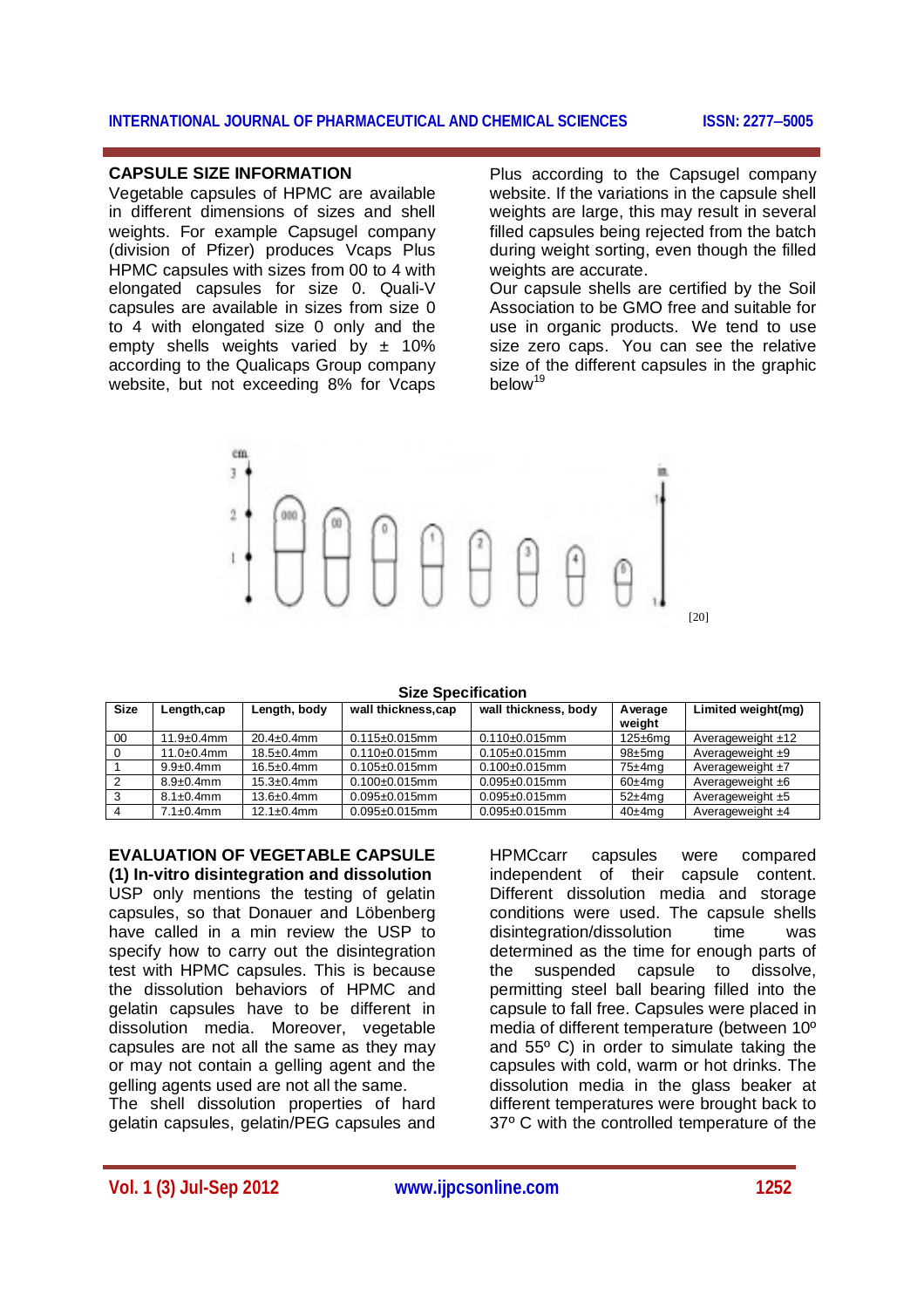surrounding water bath. The HPMCcarr capsules disintegrate slowly than the Gelatin and gelatin/PEG capsules. This delay in the HPMC capsule disintegration was especially notable in mixed phosphate buffer of pH 6.8. In water at 37 º C following storage at ambient room conditions (19±1 °C, 35-40% RH) HPMCcarr capsules disintegrated in approximately 4 minutes.

The influence of the composition of test fluids on dissolution from HPMCcarr capsules (Quali-V) in comparison to the hard gelatin capsule was studied. The results were in agreement with another study showing significant retarding effect of potassium and/or calcium ions in the dissolution medium, while the effect of pH was minimal on dissolution. Stein and Bindra who used HPMC capsules from Shionogi for their formulations found that in an acidic pH (0.1 N HCl), the dissolution of the capsules formulations were retarded in comparison to hard gelatin capsules at earlier times and therefore delaying the time of complete drug dissolution.

Honkanen showed that when ibuprofen formulation in HPMCcarr capsules tested for drug release in a neutral potassium phosphate buffer, it was incomplete and highly variable compared with the gelatin capsules and attributed this to the presence of potassium ions (K+) in the dissolution medium that causes the capsule shell to form a membrane around the filling. Because the gut concentration of potassium is low, she justified the change of dissolution medium to neutral tribasic sodium phosphate which resulted in complete and less variable drug release. In this medium 100% of the drug was released for both types of capsule within 15-20 minutes, however, there was a lag time of approximately 4 minutes before the drug release from HPMCcarr capsules, unlike gelatin capsules in which the release was immediate.

**(2) In Vivo Disintegration and Dissolution** Two prolonged release, radiolabelled formulations, containing different viscosity grades of HPMC powder (HPMC K100 and

HPMC K4M) filed in HPMCcarr capsules size 0 from Shionogi Qualicaps were tested in 6 healthy volunteers with one week washout period between the two administrations to examine the fate of the capsules in the  $\mathsf{GIT}^1.$ 

The initial disintegration times for the capsules were measured as the midpoint of the time interval between the last image of the capsule with clear outlines and visually undetectable spreading of the radioactivity and the time of first detection of spreading radiation. It was found that in 4 occasions out of 12, the capsules were lodged in the oesophagus for 22–143 min. For the two formulations the initial disintegration time ranged from 33 to 75 minutes with no significant difference at the 5% level (Figure 1). All of the administered capsules started the disintegration in the small intestine except for two which started in the oesophagus region at 75 minutes for each of the two formulations<sup>1</sup>.

#### **IN VITRO-IN VIVO Correlation**

Unlike hard gelatin capsules, HPMC capsules may have low correlation between the in vitro dissolution/disintegration and the in vivo performance. The reason for this was explained on the basis of interaction between the medium and the HPMC capsule gelling systems. It was suggested that dissolution/disintegration testing specifications should be different from that of hard gelatin capsules to reflect in vivo performance. For hard gelatin capsules, for the in vitro testing to correlate with in vivo evaluation, it has been suggested that dissolution experiment is carried out in two stages, one representing gastric medium (pepsin at pH 1.2) and the other representing the intestinal medium (pancreatin at pH 7.2). El-Malah and his colleagues indicated that the composition of the dissolution medium influences the disintegration time of the HPMC capsules, however, drug release delay in vitro may not be correlated in vivo.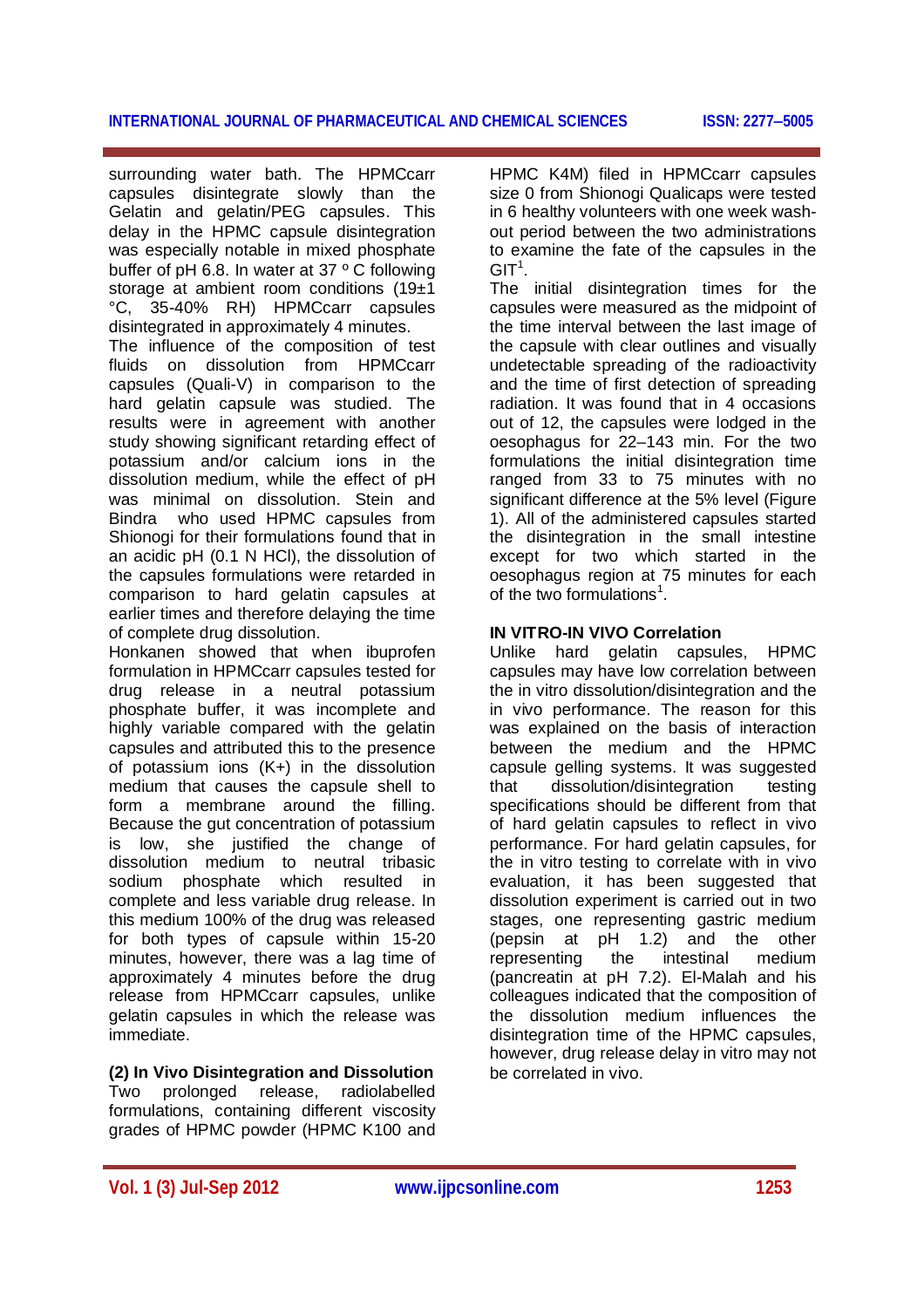

**Fig. 1: In vivo initial disintegration time (minutes) for the HPMC capsules in 6 healthy volunteers filled with two different prolonged formulations containing different viscosity grades of HPMC powder (HPMC K100 and HPMC K4M). Graph was generated from data published by Honkanen and colleagues**

### **CONCLUSION**

The well known capsule manufacturer are thinking that now a day vegetable capsules give tough competition to gelatin capsules in market but it required some modification or improvement. These published literatures are form scientists affiliated for their own premises and companies and so there may have overemphasized the potential of HPMC capsules over gelatin one. Two important areas where improvements have to be achieved in order to qualify the HPMC capsules ahead of gelatin capsules are in their machineability and in the in vitro and in vivo disintegration/dissolution performances. The main area where HPMC capsules can have better prospect compared to gelatin capsules is the dietary

sensitivities in certain markets and in wider patients' preferences.

#### **REFERENCES**

- 1. Moawia M. Al-Tabakha: HPMC Capsules: Current Status and Future Prospects. J Pharm Pharmaceut Sci. 2010;13(3):428 – 442.
- 2. Jones B. Hard Gelatin Capsules, in Aulton ME (ed), Pharmaceutics: The Science of Dosage Form Design. 2nd ed., Churchill Livingstone, Toronto. 2002:515-526.
- 3. Kendall RA and Basit AW. The Role of Polymers inSolid Oral Dosage Forms, in Uchegbu IF and Schätzlein AG (eds), Polymers in Drug Delivery. CRC Press Taylor and Francis Group, Florida, 2006.